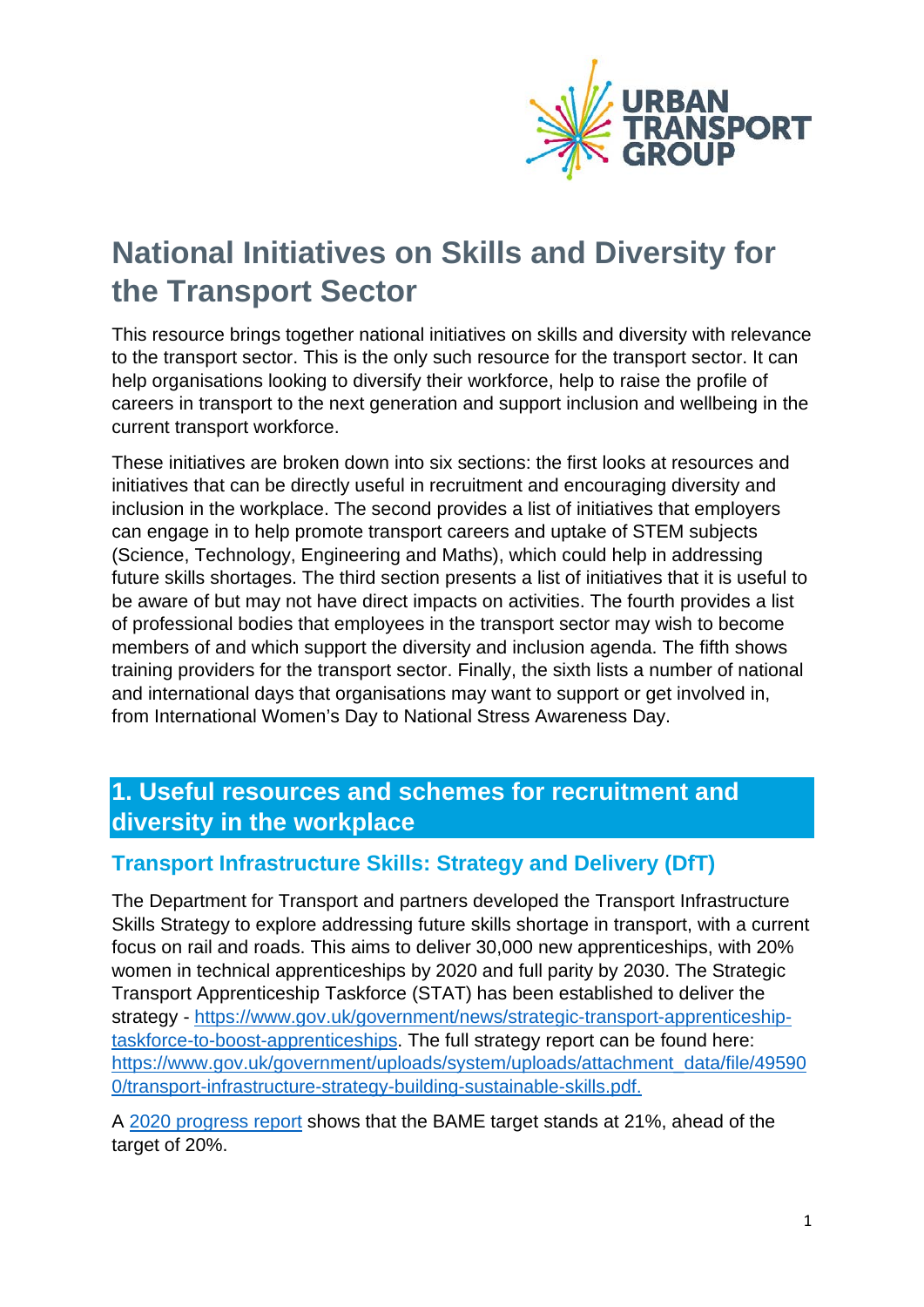

# **CIHT Routes to Diversity and Inclusion Charter and Toolkit**

The Chartered Institution of Highways & Transportation (CIHT) Diversity and Inclusion Charter commits signatory organisations to:

- Strive to achieve best practice in our recruitment, retention and career progression practices as employers.
- Support the development of good diversity and inclusion practice by collecting and sharing examples of practical activities that contribute to progress with CIHT and other signatories.
- Assign responsibility for meeting our Charter Commitments to a named, senior level individual.
- Work together to develop and adopt future protocols and practice that support the implementation of the aims of this Charter.
- Recognise, respect, capitalise and celebrate contributions from different people to strengthen team performance.
- Display the CIHT diversity and inclusion logo to publicly demonstrate our commitment to this agenda.

The CIHT also produce a *Diversity and Inclusion Toolkit*, designed specifically for the transport sector. Provides useful tips and case studies to help employers to recruit, retain and develop a more diverse workforce.

# **Time to Change**

Time for Change is a national scheme to change attitudes to mental health. It is in partnership with the Co-op and run by Mind and Rethink Mental Illness. Stigma around mental illness remains a problem, people don't talk to employers about mental health. Time for Change produced a report on creating mentally healthy workplaces and aims to have mental health problems treated in the same way as physical health problems. To learn more about how to take part in Time to Talk day visit the [Time to change website.](https://timetotalkday.co.uk/how-to-take-part/)

### **Neurodiversity at work**

The Chartered Institute of Personnel and Development have produced a [guide on](https://www.cipd.co.uk/Images/neurodiversity-at-work_2018_tcm18-37852.pdf)  [neurodiversity at work](https://www.cipd.co.uk/Images/neurodiversity-at-work_2018_tcm18-37852.pdf) in order to raise awareness and inspire action. This provides case studies of how organisations have attracted neurodiverse candidates and the business benefits of doing so.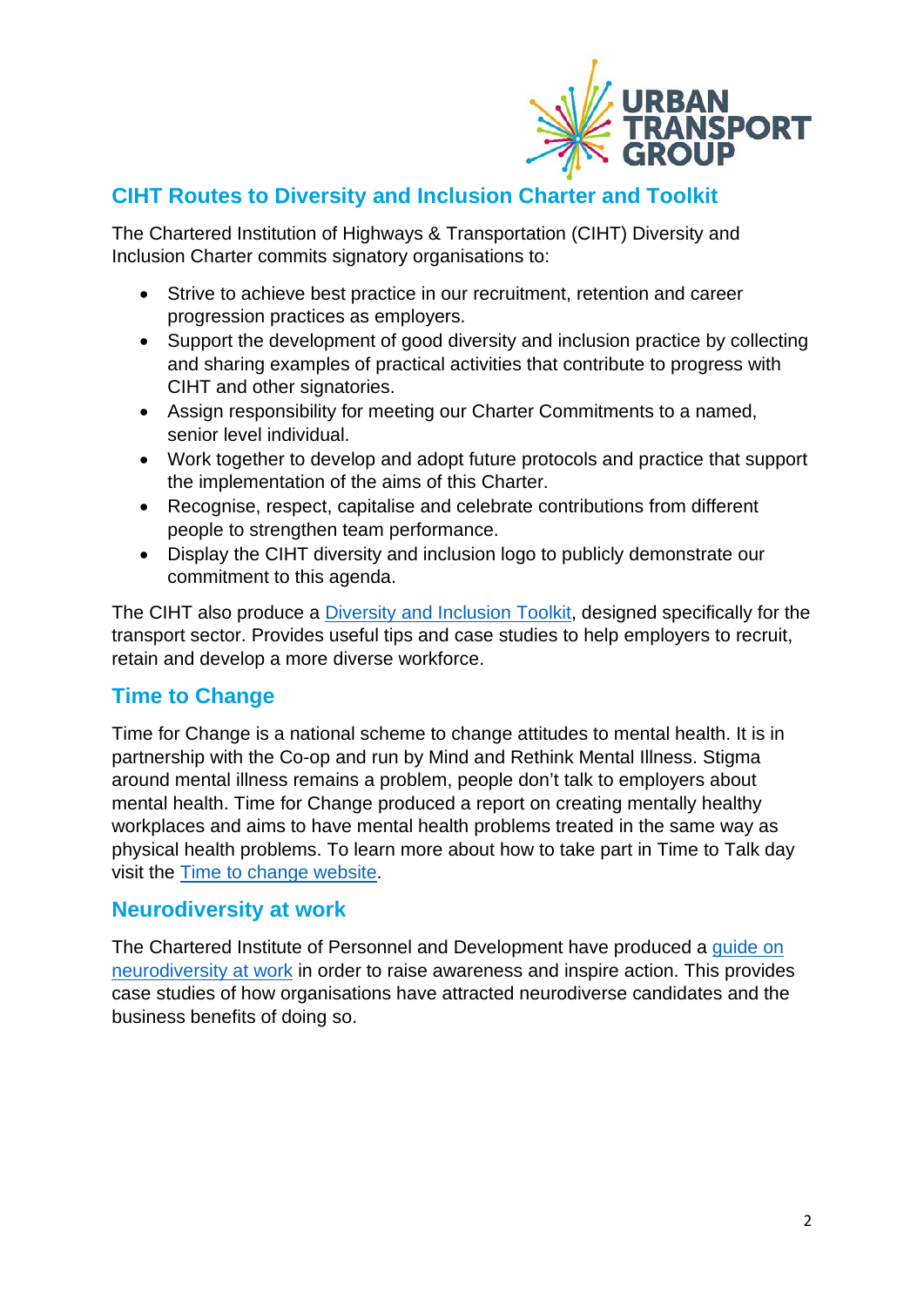

# **Disability Confident**

Over 7 million people (17.5%) of working age in the UK are disabled or have a health condition. [Disability Confident](https://www.gov.uk/government/collections/disability-confident-campaign) is an employer scheme aimed at supporting businesses in recruiting and retaining disabled people and people with health conditions. Benefits include being able to draw from the widest possible pool of talent, saving time and money on recruitment and training by reducing staff turnover and reducing the costs of sickness absences, amongst others.

### **Dementia Action Alliance**

[Dementia Action Alliance](http://www.dementiaaction.org.uk/) aims to bring about a society-wide response to dementia, through national, regional and local groups. They can help develop training to improve dementia awareness for staff, in order to improve services for dementia sufferers and their carers. Travelling can become challenging for dementia sufferers therefore increasing understanding of the condition for staff can help in supporting dementia sufferers to maintain independence.

# **Women in Transport (UK)**

[Women in Transport](https://www.womenintransport.com/) is a national member's network which aims to empower women within the transport industry and welcomes membership from women and men in the transport sector. They hold a number of events a year and support the All Party Parliamentary Group (APPG) for Women in Transport. There are a number of regional branches including in Scotland. Women in Transport also offer a mentoring scheme and leadership programme for their members.

# **Officers' Association**

[The Officers' Association](https://www.officersassociation.org.uk/) works with officers leaving the military and helps them move into other employment. They also work with employers to show the benefits of employing ex-service officers for management level roles and demonstrating the skills and values that officers can offer. They have worked extensively in the rail sector in the past.

# **Career Transition Partnership (CTP)**

[The Career Transition Partnership](https://www.ctp.org.uk/) supports service leavers with resettlement, career advice and training opportunities. They also work with employers to show the benefits of employing ex-military personnel.

# **National Inclusion Week**

[National Inclusion Week](https://www.inclusiveemployers.co.uk/niw-2022/) is an annual campaign to raise awareness of the importance and value of inclusion in the workplace. There are range of resources for employers wanting to run workshops available online.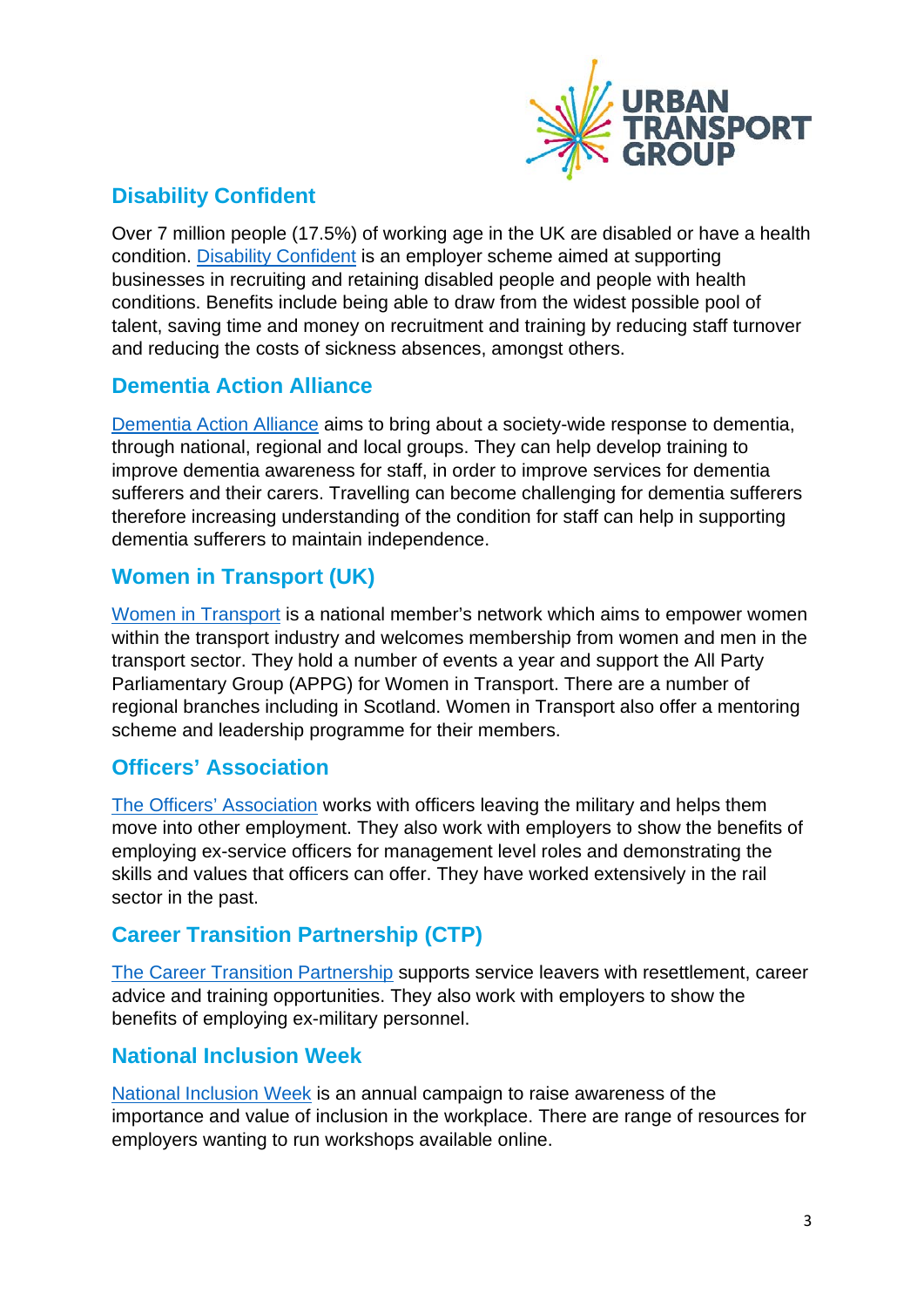

# **Steps into work**

[Steps into Work](https://tfl.gov.uk/corporate/careers/steps-into-work) is a Transport for London scheme which offers people with mild to moderate learning difficulties and autistic spectrum disorders the chance to gain skills and work experience.

### **Leaders in Diversity award**

The National Centre for Diversity runs a ['Leaders in Diversity'](https://www.nationalcentrefordiversity.com/west-midlands-combined-authority-is-a-leader-in-diversity/) award to recognise organisations who have risen to diversity challenges. West Midlands Combined Authority received this status in 2018, recognising the work they have done with their Leadership Commission and the Leaders Like You report.

#### **Work180**

[Work180](https://uk.work180.co/about-us) is a jobs network that endorses employers who support diversity, inclusion and equality. Acting as an advocate for women, they pre-screen employers before advertising jobs on their site. Criteria include equity, flexible working, paid parental leave and equal opportunities amongst others.

# **2. Initiatives to get involved in**

#### **Inspiring the Future**

This is a national scheme, that covers all sectors not just transport, and which connects employers with schools and colleges, encouraging volunteers to give their time. Employees can give as little as one hour a year and employers can help to encourage this activity:<http://www.inspiringthefuture.org/>

#### **STEMNET**

[STEMNET](http://www.stemnet.org.uk/) connects employers with young people and educators in order to promote the study of STEM subjects and work towards addressing the STEM skills shortage. This is funded by the Department for Business, Innovation and Skills. STEMNET have produced a [guide for employers.](https://www.stem.org.uk/commercial/employers-engaging-stem-ambassador-programme)

[CIHT also run a STEM champions](https://www.ciht.org.uk/professional-development/get-involved/ciht-champions/) scheme, specific to the transport sector, with a range of resources available for running sessions:

#### **Stemettes**

[Stemettes](https://stemettes.org/about-us/) is a scheme designed to showcase women in STEM careers and open those up to girls. They run a series of events, hackathons, exhibitions and mentoring schemes.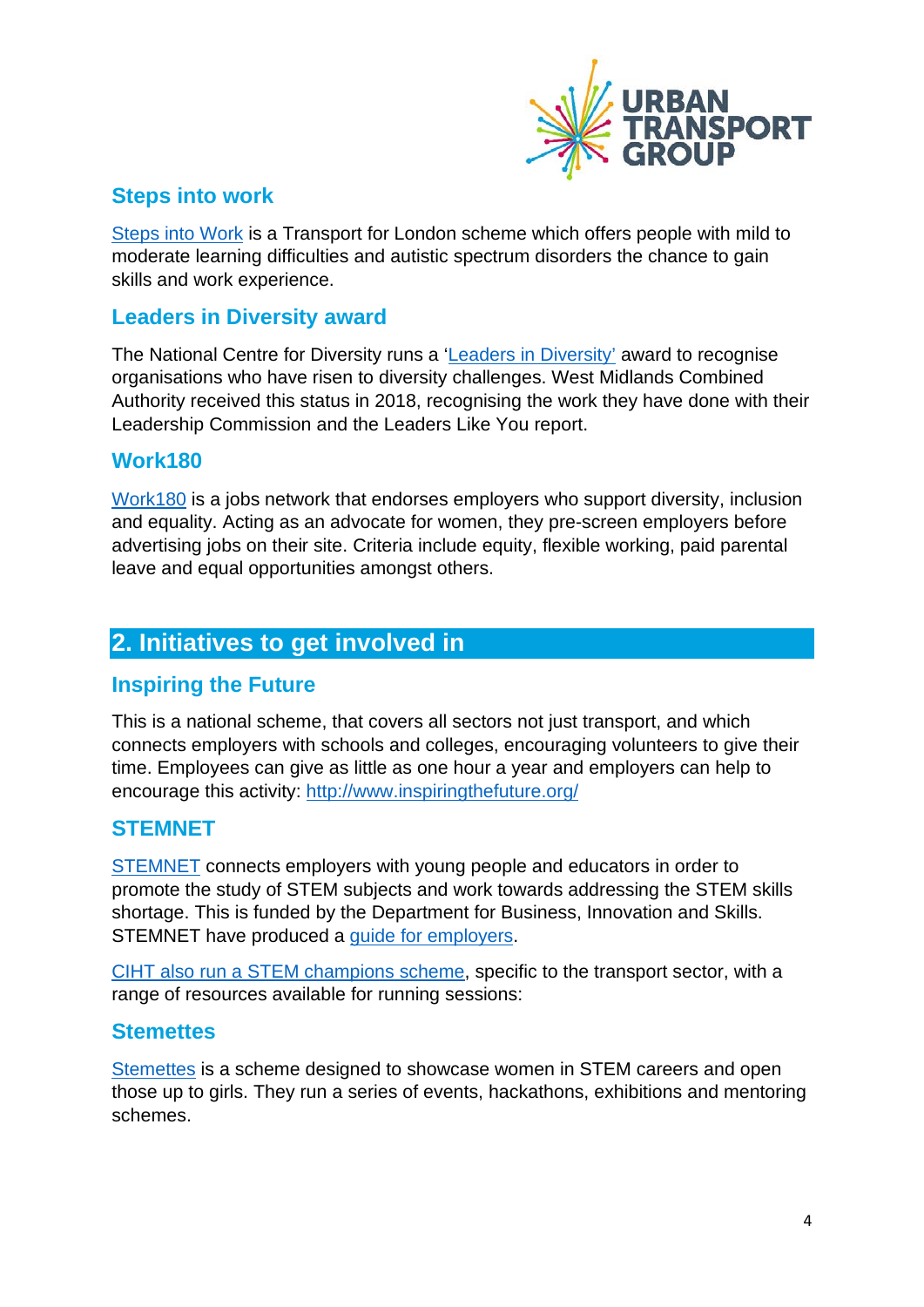

# **Gatsby Benchmarks**

[The Gatsby Benchmarks](https://www.careersandenterprise.co.uk/schools-colleges/understand-gatsby-benchmarks) provide a framework for careers provision in schools and colleges. This includes having encounters with employers and employees and experiencing workplaces. Staff can get involved to support these activities.

# **3. Good schemes and resources to be aware of**

### **Skills for Life campaign**

The [Skills for Life,](https://www.gov.uk/government/collections/unlock-your-potential-skills-for-life-campaign-toolkit) initiative launched in 2022 brings together government-backed skills and training opportunities, highlighting the support and funding that's available for people to develop the skills for jobs they want, at any point in their life. A new [campaign toolkit](https://skillsforlife.campaign.gov.uk/) showcases hundreds of courses and qualifications and people can find the right training, advice and routes to develop the skills they need.

#### **Start**

[Start](https://careers.startprofile.com/page/home-page) is a free to access digital careers platform used by thousands of schools and colleges around the UK. Regional partners such as Local Authorities and Local Enterprise Partnerships can customise the Start platform to create a single point of access to high quality careers information, advice and opportunities tailored to their region. It has a specific [transport hub.](https://careers.startprofile.com/page/transportation-and-storage)

### **WISE**

The Women in Science and Engineering (WISE) campaign aims to inspire girls and women to build STEM based careers. They run a ['My Skills my Life'](https://www.wisecampaign.org.uk/how-to-get-involved/my-skills-my-life/) outreach to help girls aged 11-19 consider a career in STEM.

### **Teen Tech**

[Teen Tech](http://www.teentech.com/) run engaging and interactive events to showcase the possibilities of STEM subjects to children and young people.

### **Inspiring a Generation**

Run by TfL, this provides a toolkit for those looking at the range of careers in transport and is a useful resource for anyone looking to run a transport careers session in a school or college:<http://inspiringageneration.tumblr.com/>

# **IET Engineer a better World**

The Institute of Engineering and Technology (IET) have a platform called ['Engineer a](http://www.engineer-a-better-world.org/)  [better World'](http://www.engineer-a-better-world.org/), aimed at addressing the shortfall in engineering skills. They run events, including an IET open house, in order to engage young people, and especially girls, in engineering.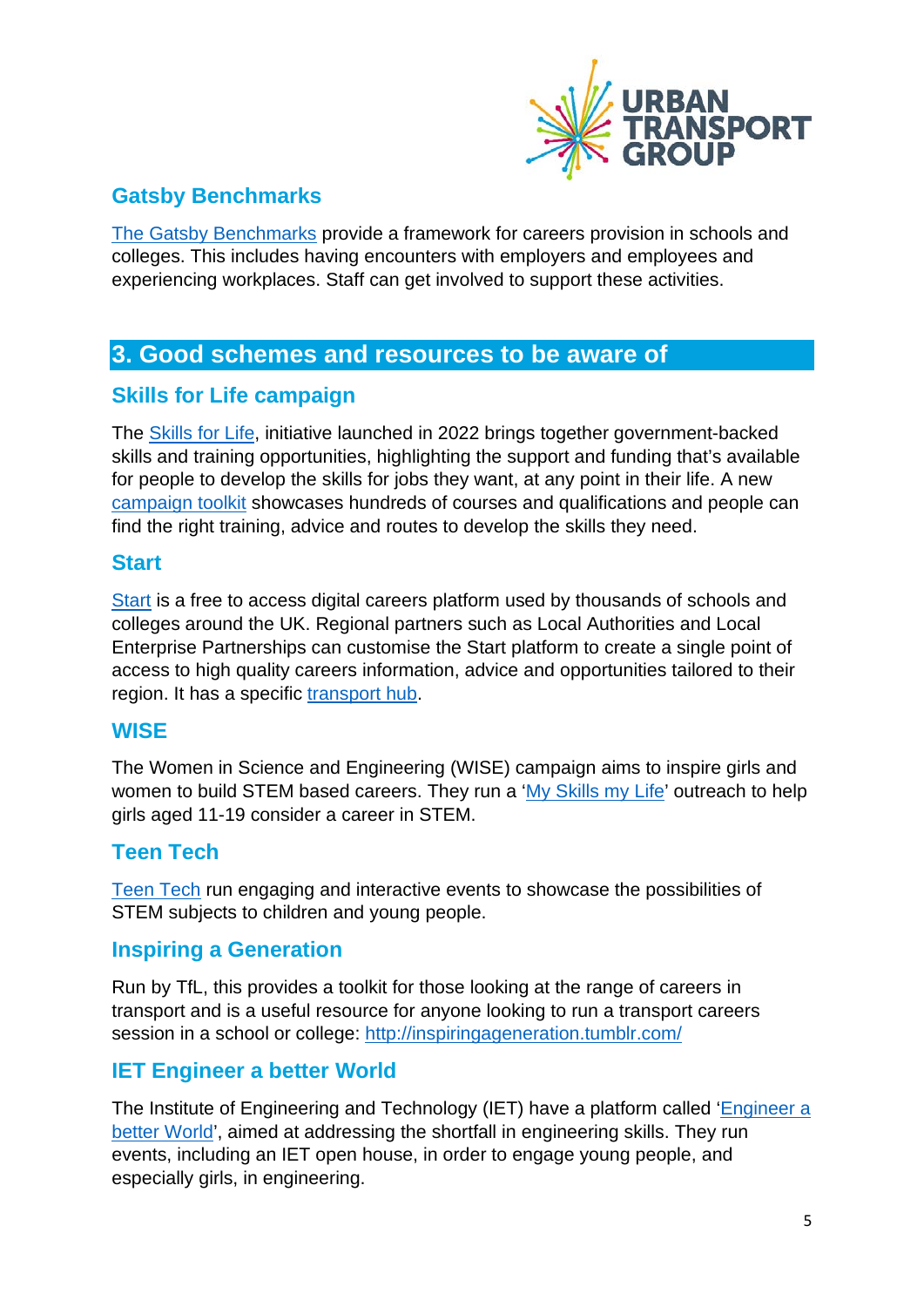

# **Geography Ambassadors**

Run through the [Royal Geographical Society,](https://www.rgs.org/schools/geography-ambassadors/) this scheme provides ambassadors to promote the study of geography at a higher level and build awareness of the potential career paths from geography.

# **The National Skills Academy for Rail**

The [NSAR](https://www.nsar.co.uk/aboutus/) supports training and assessment in the rail sector. They are also working hard to change perceptions of careers in rail in order to attract diverse talent to the sector.

# **4. Professional Institutions**

#### **Chartered Institution of Highways and Transportation**

The [CIHT](https://www.ciht.org.uk/become-a-member/ciht-membership-for-individuals/) supports members through routes to professional qualifications, networking and professional development events. The CIHT also promotes the importance of the transport industry to government and society. CIHT has a range of membership options and supports members to gain chartered status as engineers or as a transport planning professional.

CIHT also has a [mentoring scheme](https://www.ciht.org.uk/professional-development/get-involved/assessors-mentors-and-reviewers/) available for members.

### **Chartered Institute of Logistics and Transport**

[CILT](https://www.ciltuk.org.uk/Membership.aspx) (UK) is the UK arm of the CILT, which has members across 30 countries. They provide a professional network for sharing of expertise and best practice, as well as providing education and development for members. A range of individual and organisational memberships are available

### **Institution of Engineering and Technology**

The [IET](http://www.theiet.org/membership/profreg/ceng/) aims to inspire, inform and influence the global engineering community in order to work toward the vision of engineering a better world. They offer accreditation as a Chartered Engineer (CEng) for continuing professional development.

# **Institution of Civil Engineers**

The [Institution of Civil Engineers](https://www.ice.org.uk/membership/grades-of-ice-membership) (ICE) has a worldwide professional network of civil engineers and offers a range of membership levels from graduate through to fellowship.

### **Transport Planning Society**

The [Transport Planning Society \(TPS\)](https://tps.org.uk/membership) aims to facilitate, develop and promote best practice in transport planning and provide a professional network for members. A range of membership options are available.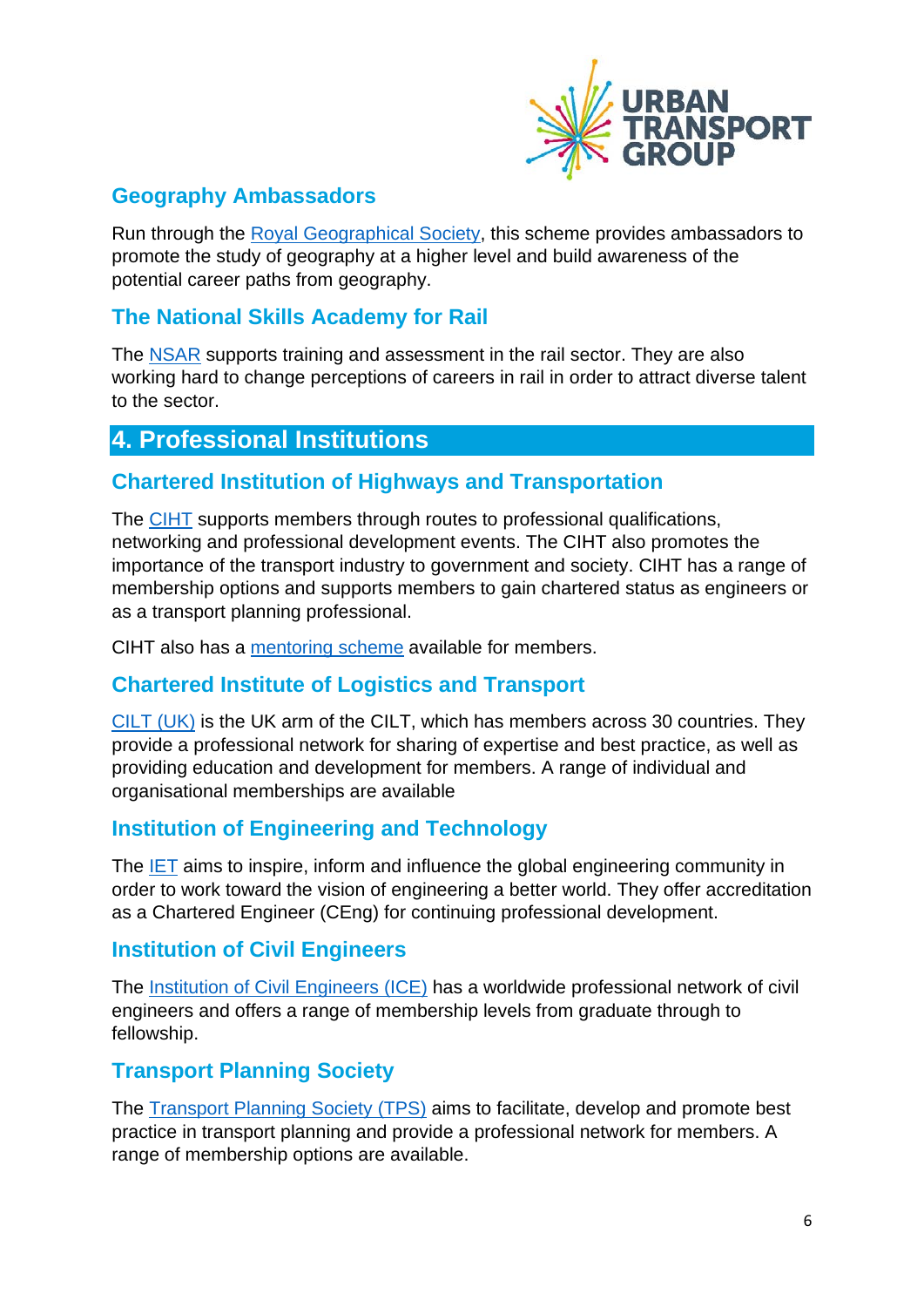

# **5. Training Providers**

#### **International Union of Public Transport**

The [International Union of Public Transport \(UITP\)](http://www.uitp.org/training) provide a range of training programmes related to transport, including for policy and decision makers. Training courses cover a range of mode specific subjects, network management, safety and planning and design.

# **6. Notable dates**

3<sup>rd</sup> February – Time to Talk Day (mental health)

- 11<sup>th</sup> February International Day of Women and Girls in Science
- 8th March International Women's Day
- 16<sup>th</sup> March Disabled access day
- 21st March International Day for the Elimination of Racial Discrimination
- 21<sup>st</sup> March Neurodiversity celebration week starts
- 28th March Autism awareness week starts
- 2nd April World Autism Awareness Day
- 2<sup>nd</sup> May Deaf awareness week starts
- 9<sup>th</sup> May Black inclusion week starts
- 9th May Mental health awareness week starts
- 19<sup>th</sup> May Global accessibility awareness day
- $18<sup>th</sup>$  June Autistic pride day
- $20<sup>th</sup>$  June Learning disability week starts
- 23<sup>rd</sup> June International Women in Engineering Day
- $15<sup>th</sup>$  July World Youth Skills day
- 23rd July International women in engineering day
- $12<sup>th</sup>$  September Disability awareness day
- 27<sup>th</sup> September National inclusion week starts
- 1<sup>st</sup> October ADHD awareness month starts
- 5th October World Dyslexia awareness day
- 10th October Dyspraxia awareness week starts
- $10<sup>th</sup>$  October World Mental Health Day
- 13<sup>th</sup> October Sight awareness day